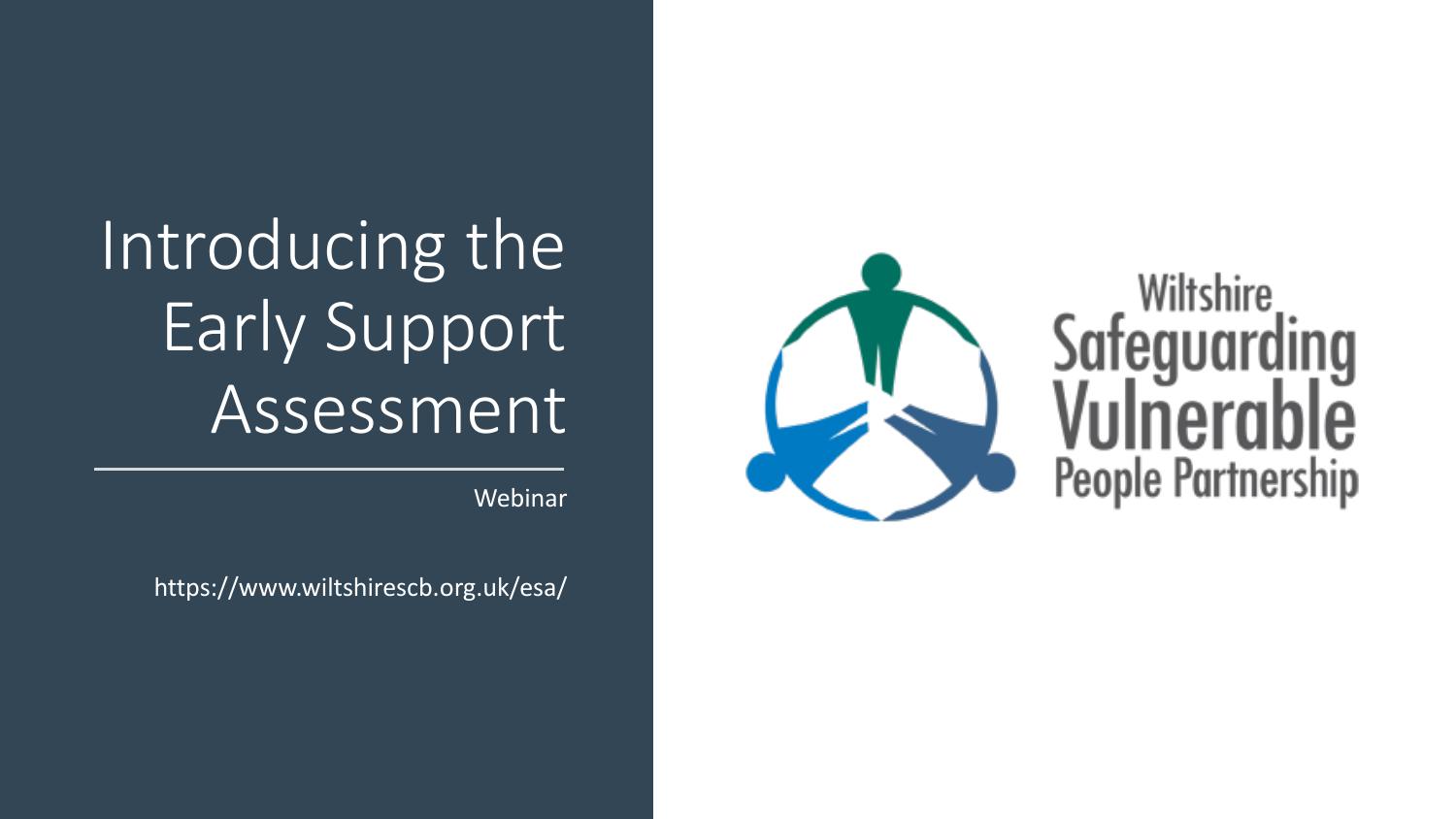- Launching the new Early Support Assessment - replacement for the CAF in Wiltshire
- Why change?
- Process to get here
- What the partnership hopes this will do
- Introduce the form and the process for use
- FAQs
- Next steps

### What we are covering today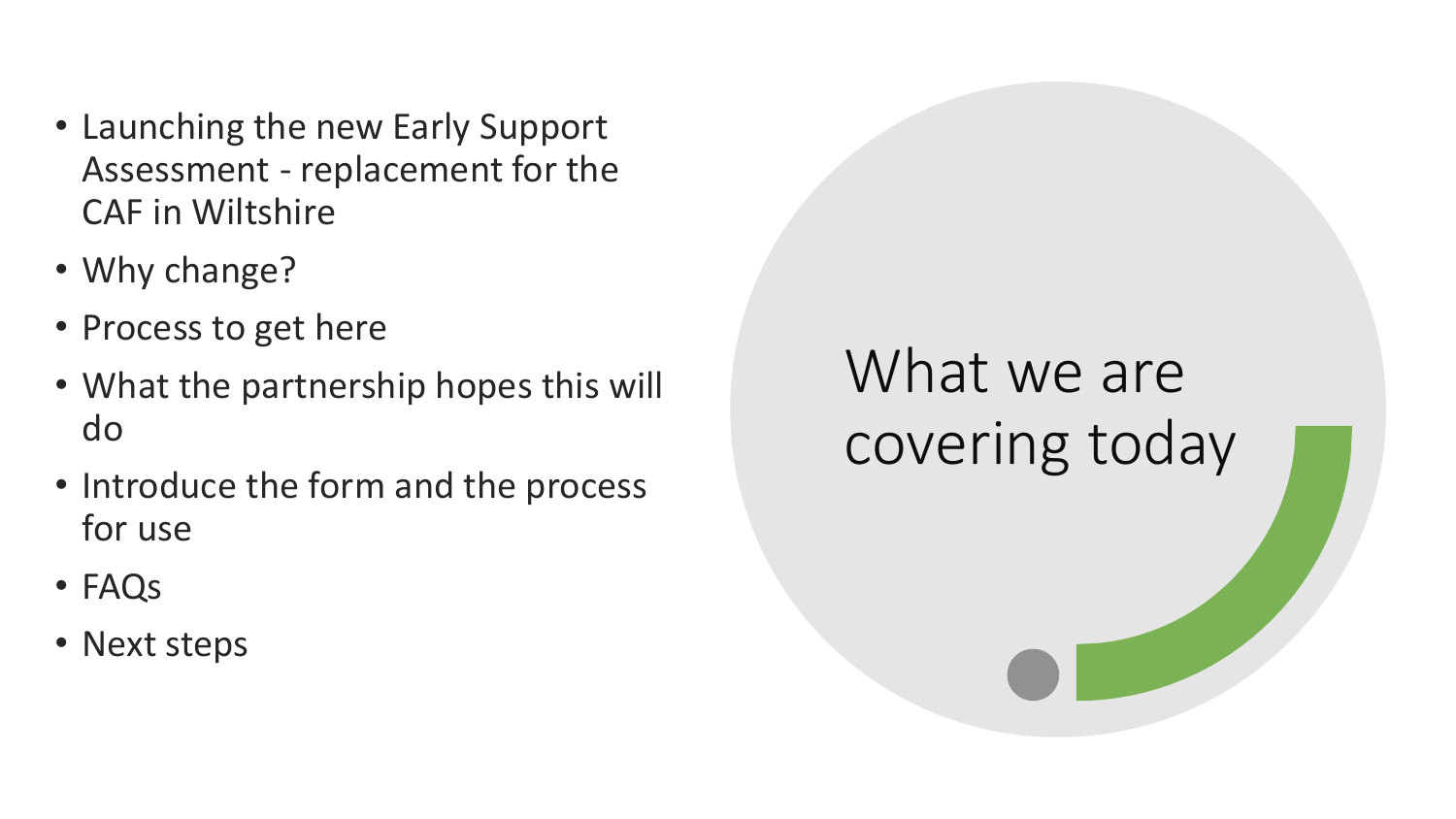# **Working agreement**

- Turn cameras on
- Use 'hand raise' button to ask questions
- Use 'chat' function for questions and if you need to leave the session
- Listen, talk and discuss in a way that respects each individual
- Everyone has a responsibility and a right to contribute
- Please explain any jargon, technical language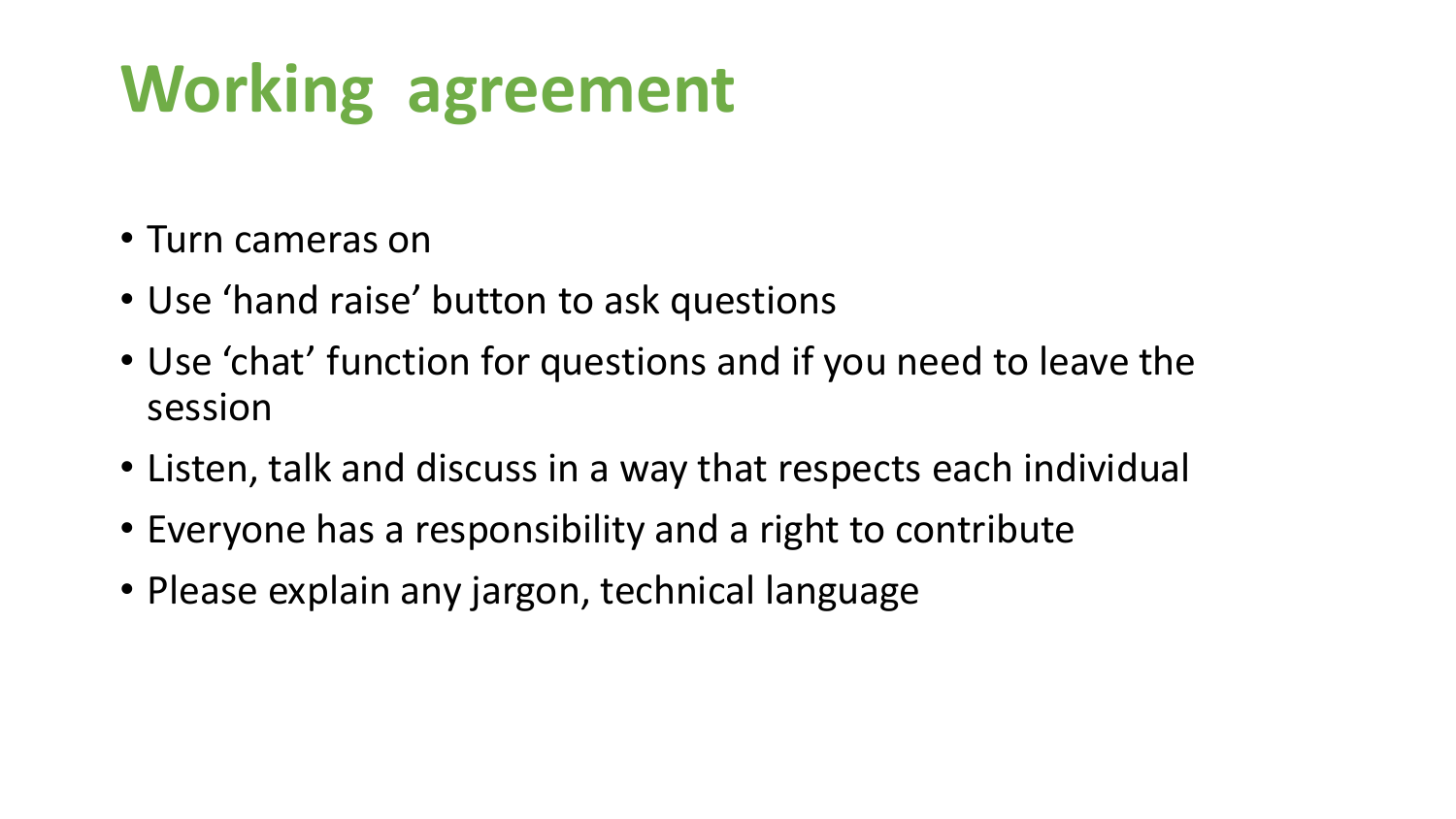**"Providing early help is more effective in promoting the welfare of children than reacting later" (Working Together 2018)**

Effective early help means that we

- identify children and families who would benefit from early help
- undertake an assessment of the need for early help
- provide targeted early help services to address the assessed needs of a child and their family which focuses on activity to improve the outcomes for the child

Research clearly evidences that early support can:

- Be more effective and enable more sustainable change
- Save money and resources

An early support assessment enables:

- Holistic, strengths based approach
- Shared language
- Framework for information sharing
- and evidence progress

Why is early support important?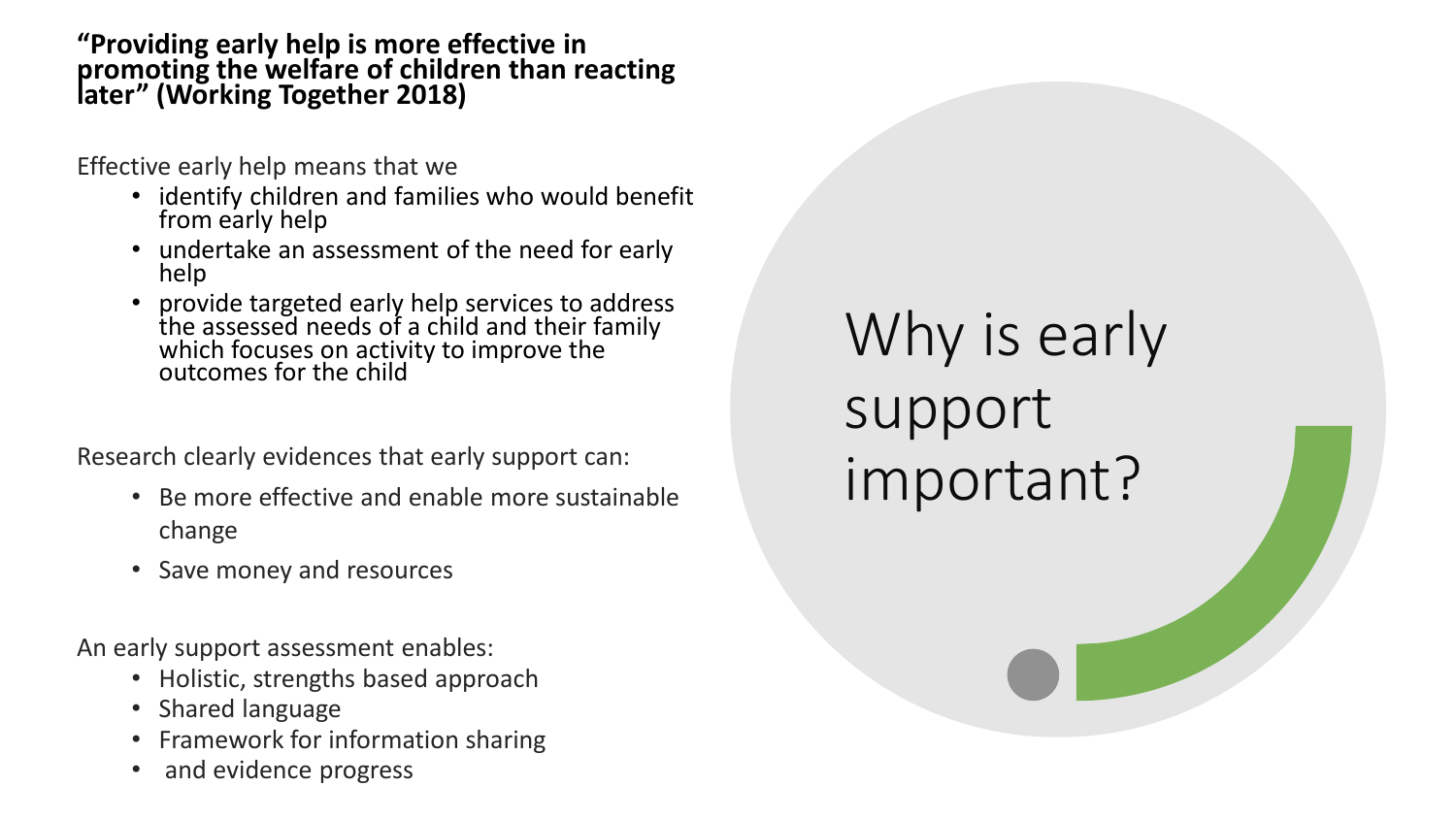- Numbers of registered CAFs have been steadily declining – and are now significantly lower than they should be based on numbers of social care cases
- Poor quality CAFs or lack of is a recurrent theme in Wiltshire serious case reviews, local learning reviews and audit activity
- Ability to assure ourselves about this part of the system is limited - scrutiny and oversight across agencies is inconsistent
- Multiple factors in play
	- Historic highs
	- Training gap
	- Lack of services?
- Confidence has been lost in the process & the assessment paperwork

Why are we replacing the CAF?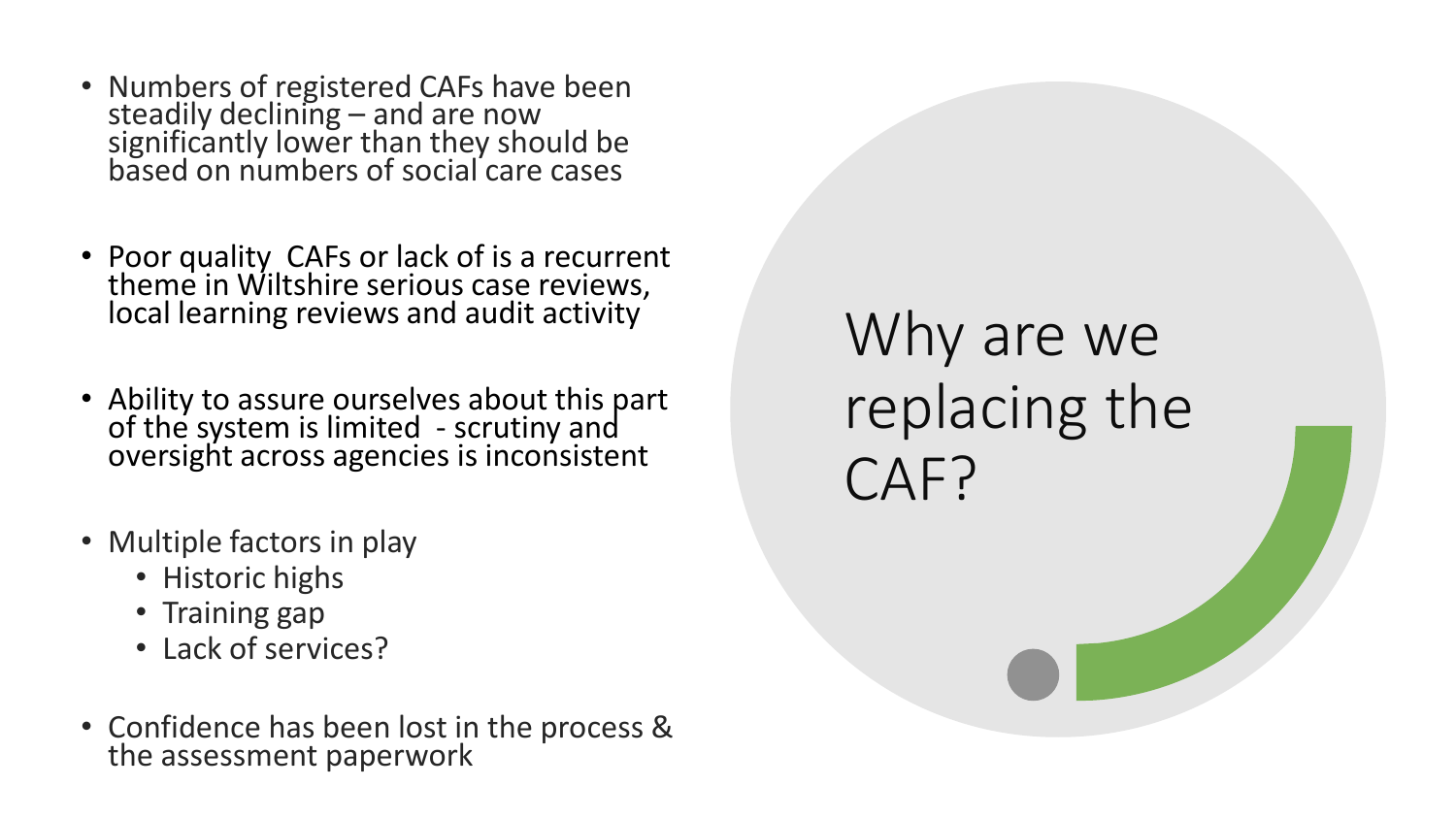How has the Early Support Assessment been developed?

Oversighted by Front Doors & Local Pathways FACT Subgroup

> Early Support Roadshows (2019)

> > Consultation with key partner agencies (2019/20)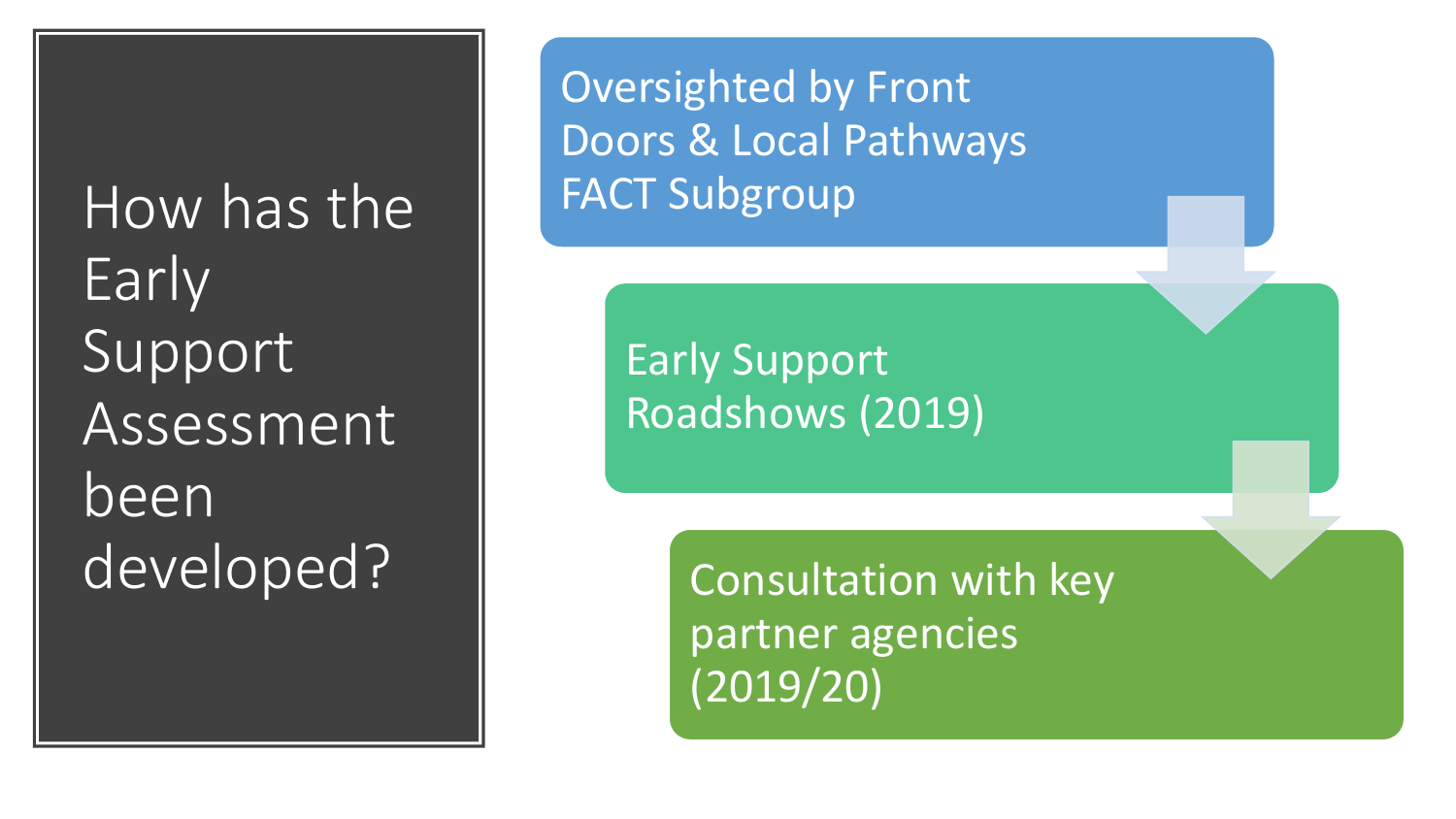#### **1. Resilient communities with equal opportunity to thrive**

We want all our children and young people to reach their full potential and especially those who are disadvantaged through poverty or vulnerability. We will support families in overcoming difficulties in being able to care for their children and each other. Where it isn't safe for children to live in their immediate or wider family we will ensure they settle quickly into a welcoming, stable and permanent home.

#### **2. Help when you need it**

We will provide support early to prevent families' difficulties getting worse; we'll listen and take action the moment families say they need help.

What are we hoping to achieve?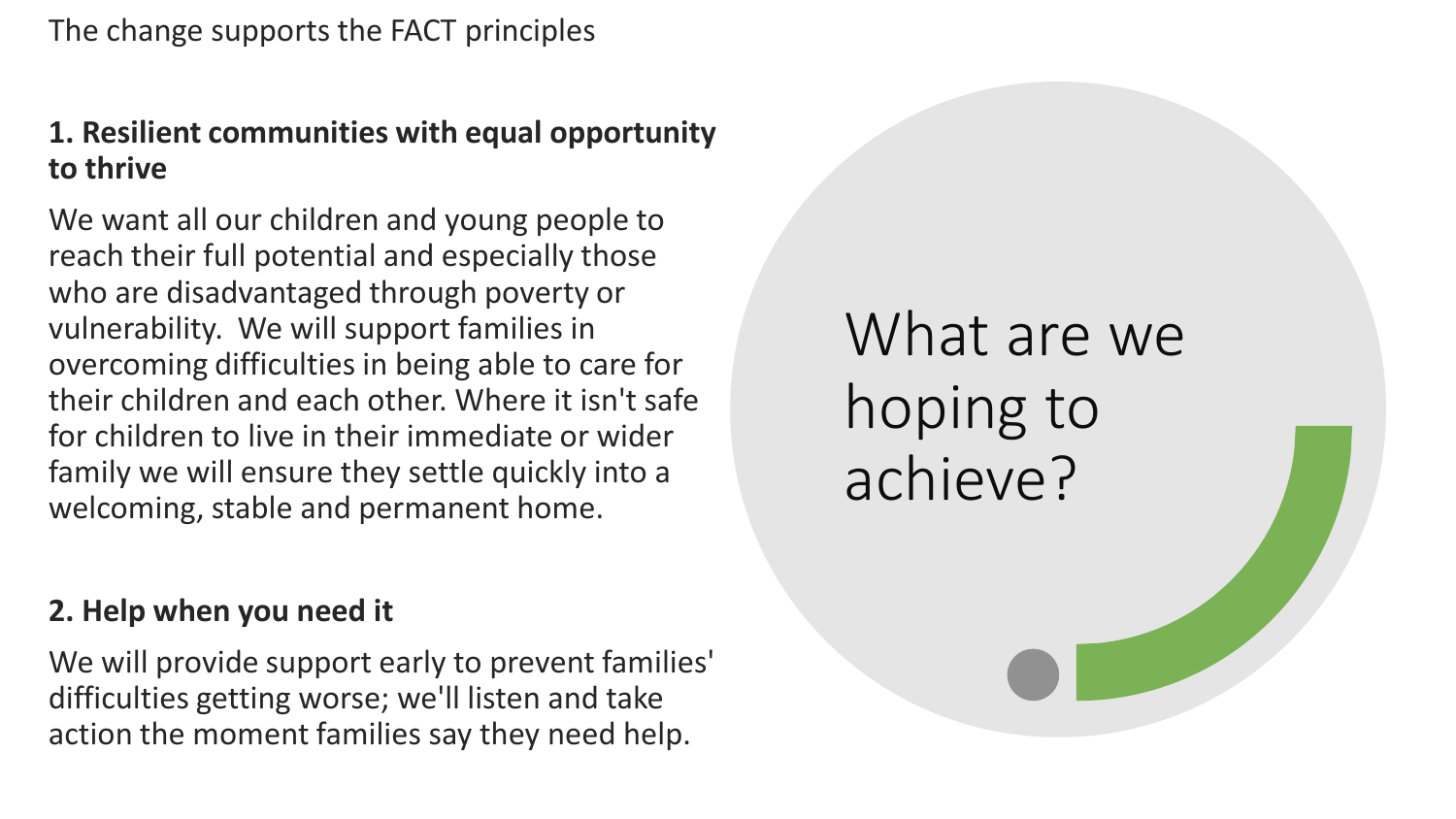#### **3. We are Better Together**

As a partnership, we will spend wisely and within budget. We'll do this by getting rid of duplication in our work, simplifying how we do things and work more closely together across the partnership.

#### **4. More time to be with Families**

We will spend as much time as we can directly with children and their families as we know that's what families want and it improves the chances of making things better. We'll also help families make connections in their local communities so there is more support available from friends and neighbours.

#### **5. Investing in our Staff**

We will ensure we are an effective confident workforce who know what to do to help and how to do it well.

What are we hoping to achieve?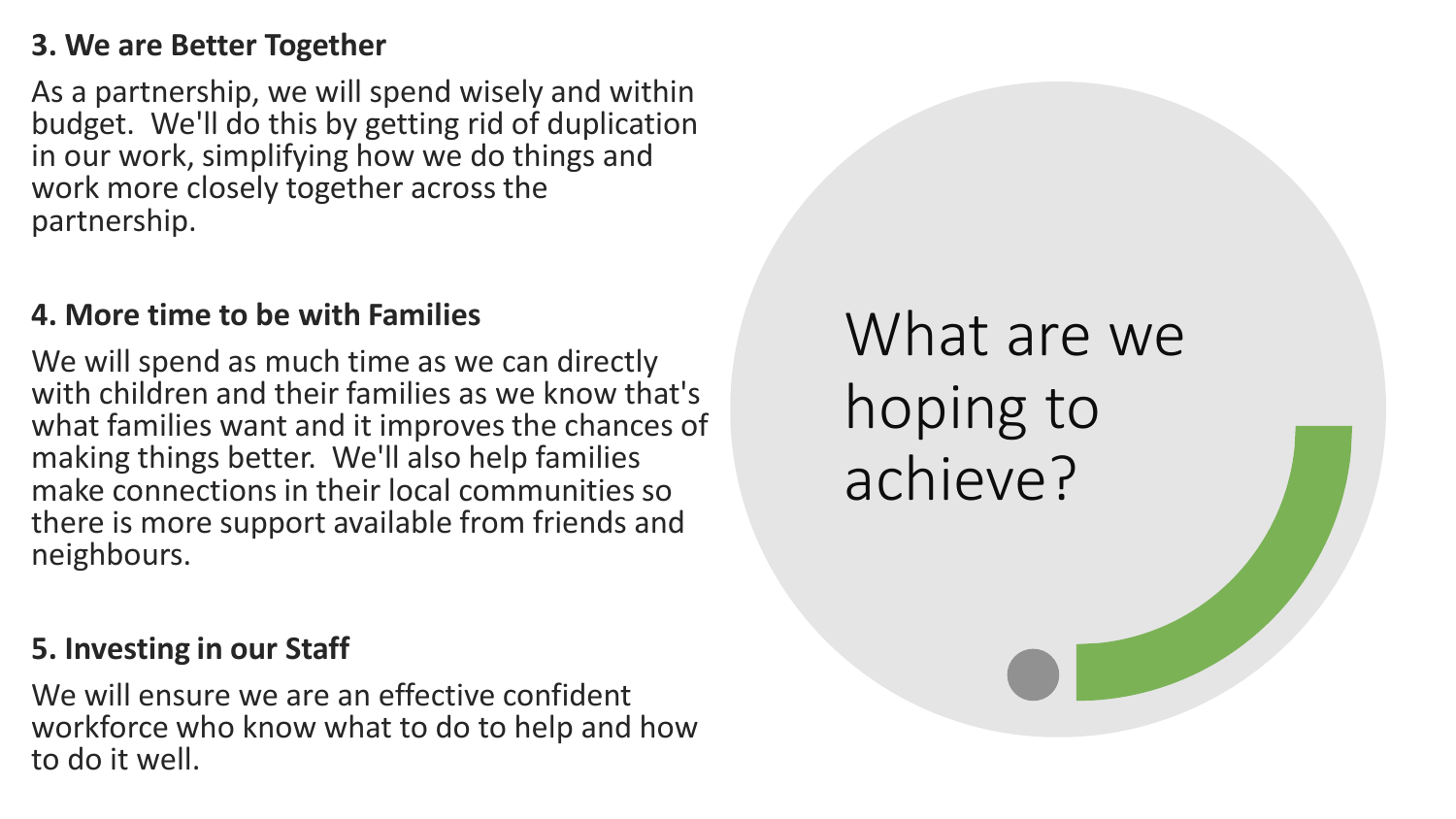Support offered to families and children earlier to prevent escalation to Family Key Worker or Social Work assessment

How will we know?

- In the longer term fewer referrals to MASH where there has been no documented early support offered
- More registered Early Support Assessments
- More Team Around the Family meetings

What are we hoping to achieve?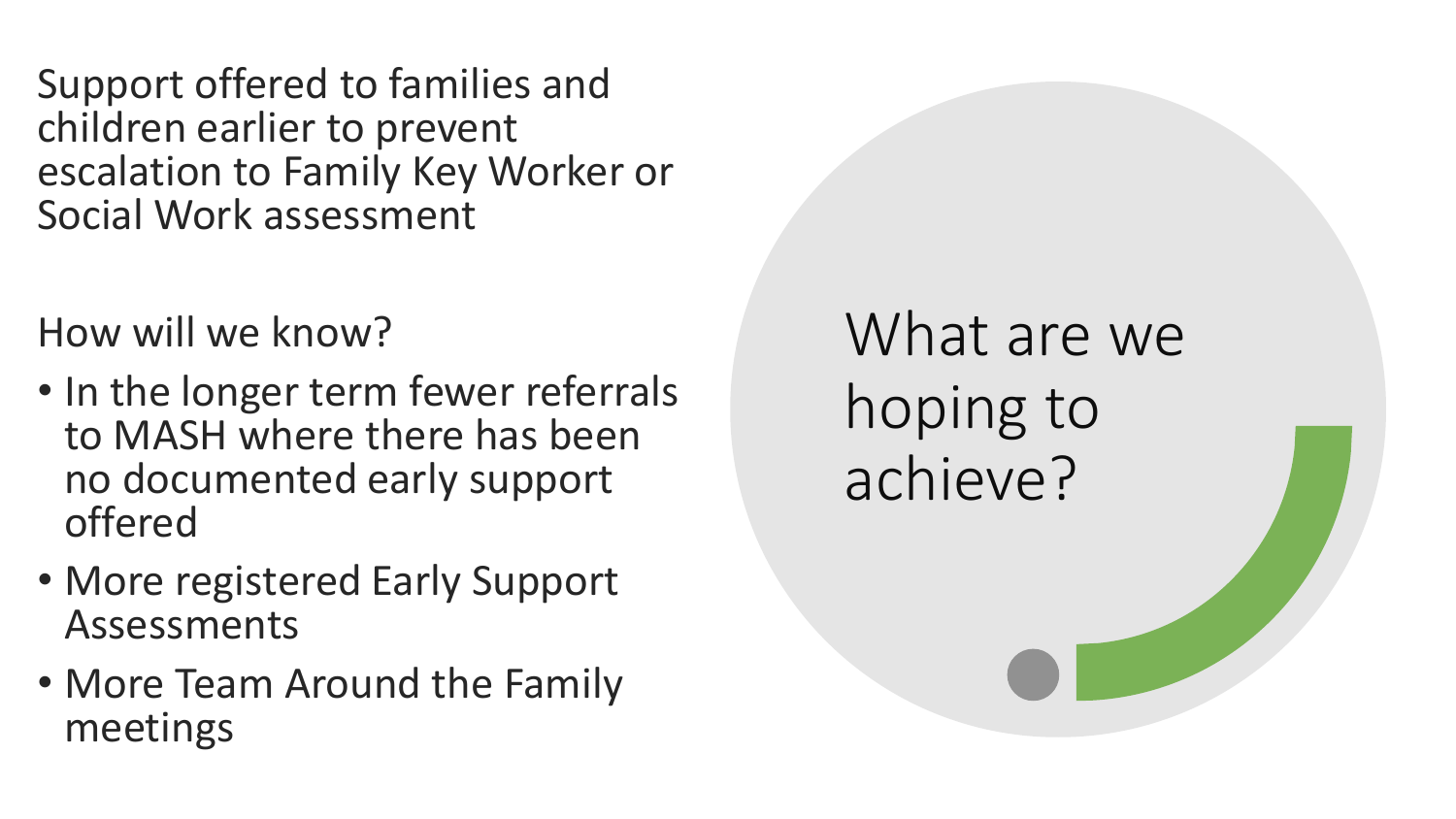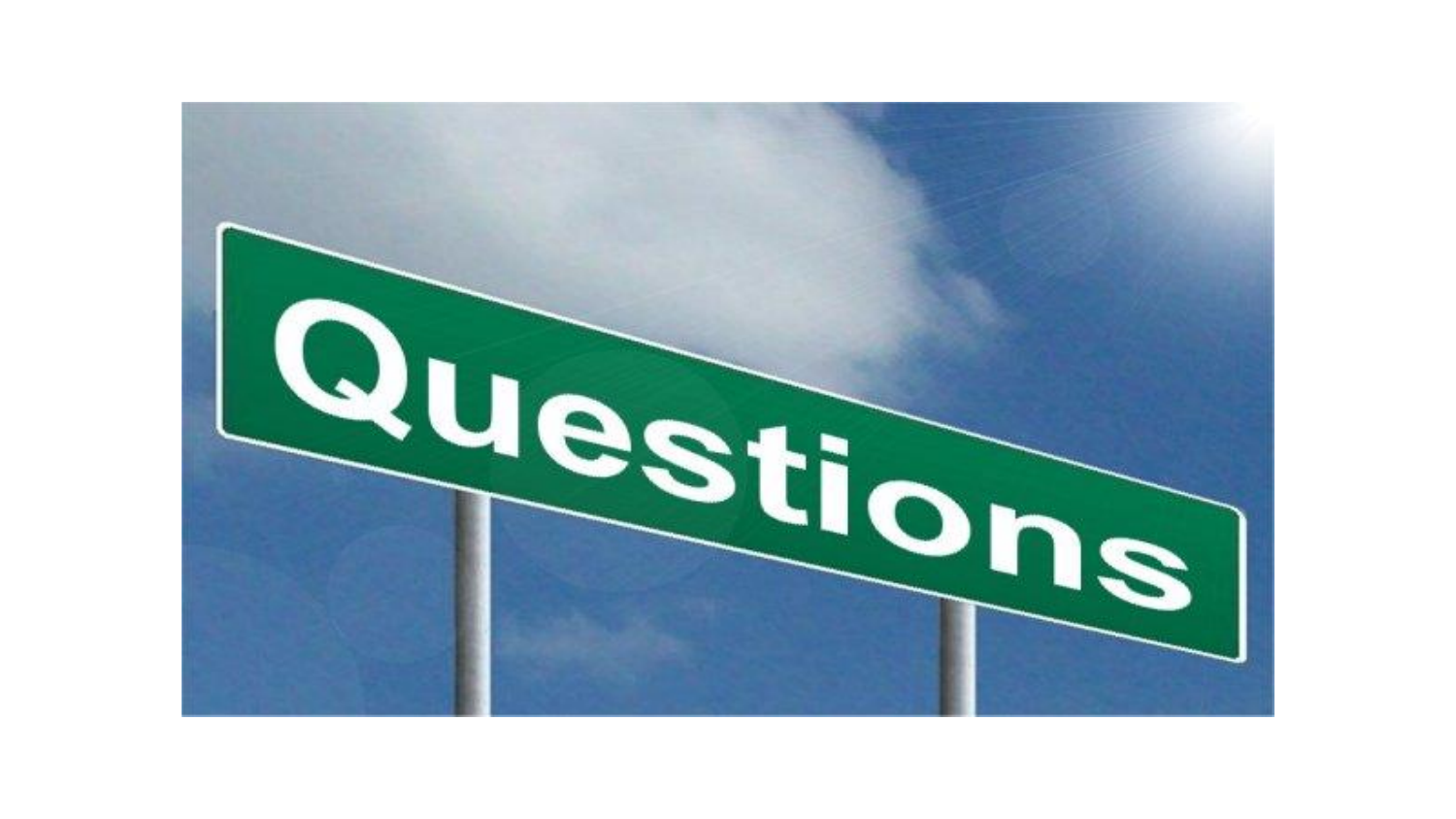- Sections  $1 5$  focuses on demographics and reason for assessment
- Section 6 The Assessment
	- Taking a Five to thrive approach
- Section 7 Summary

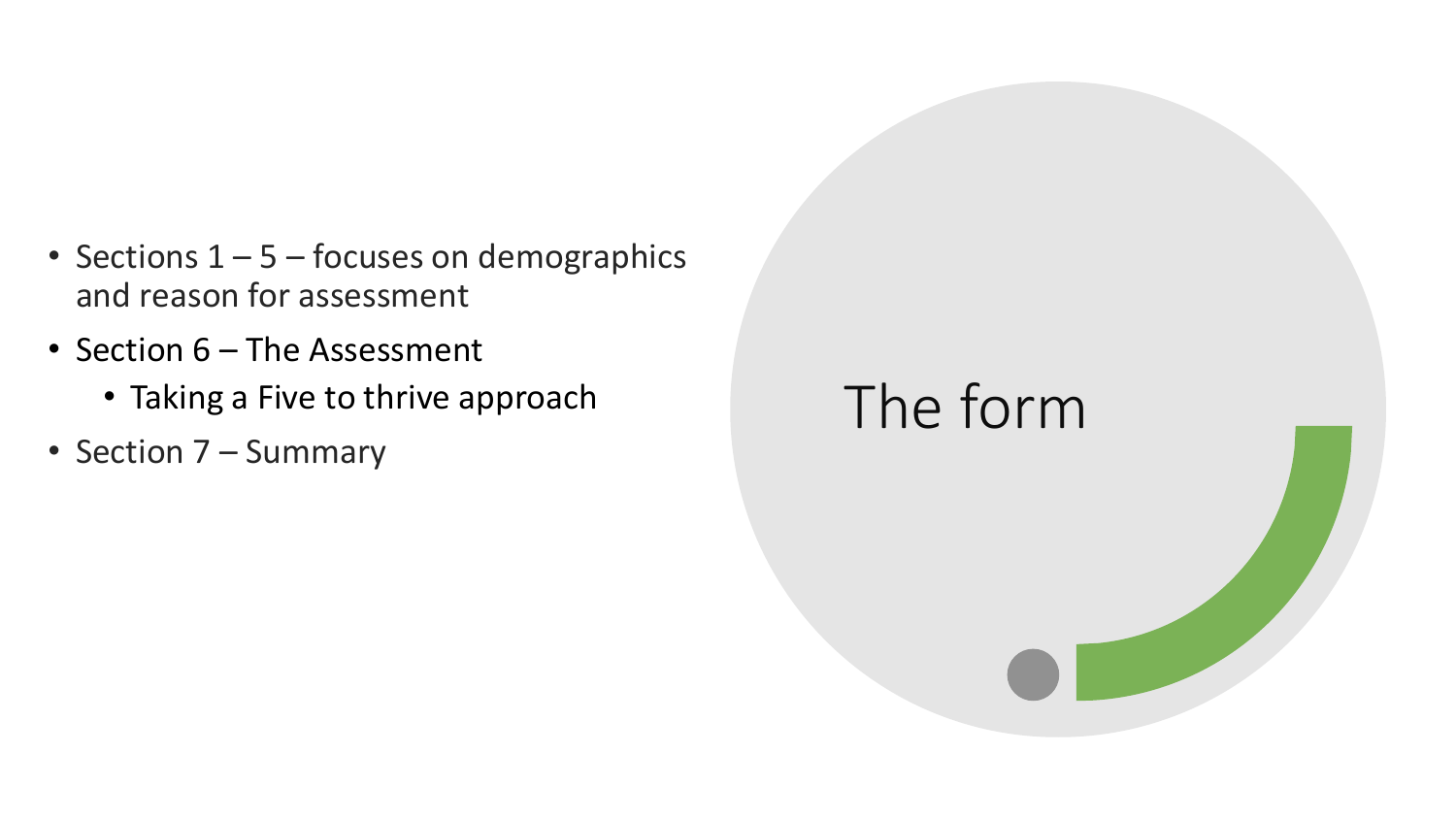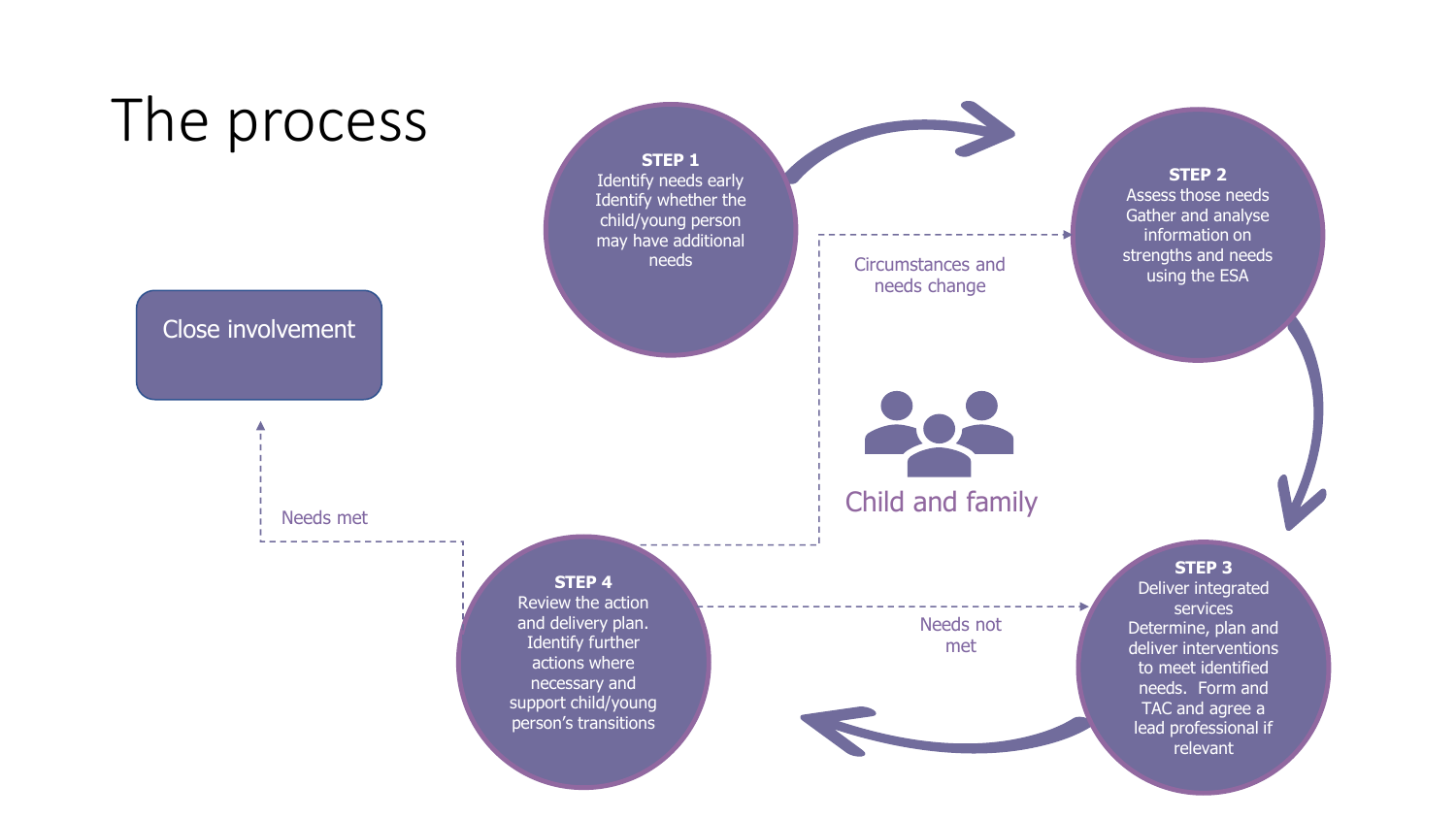### Frequently asked questions?

- 1. I'm a nursery key worker/ youth worker/ teacher – if I have safeguarding concerns shouldn't I just refer to social care?
- 2. Can I still use the DART?
- 3. Do I need to get signed consent?
- 4. What do I do if no other agencies will come to my meeting?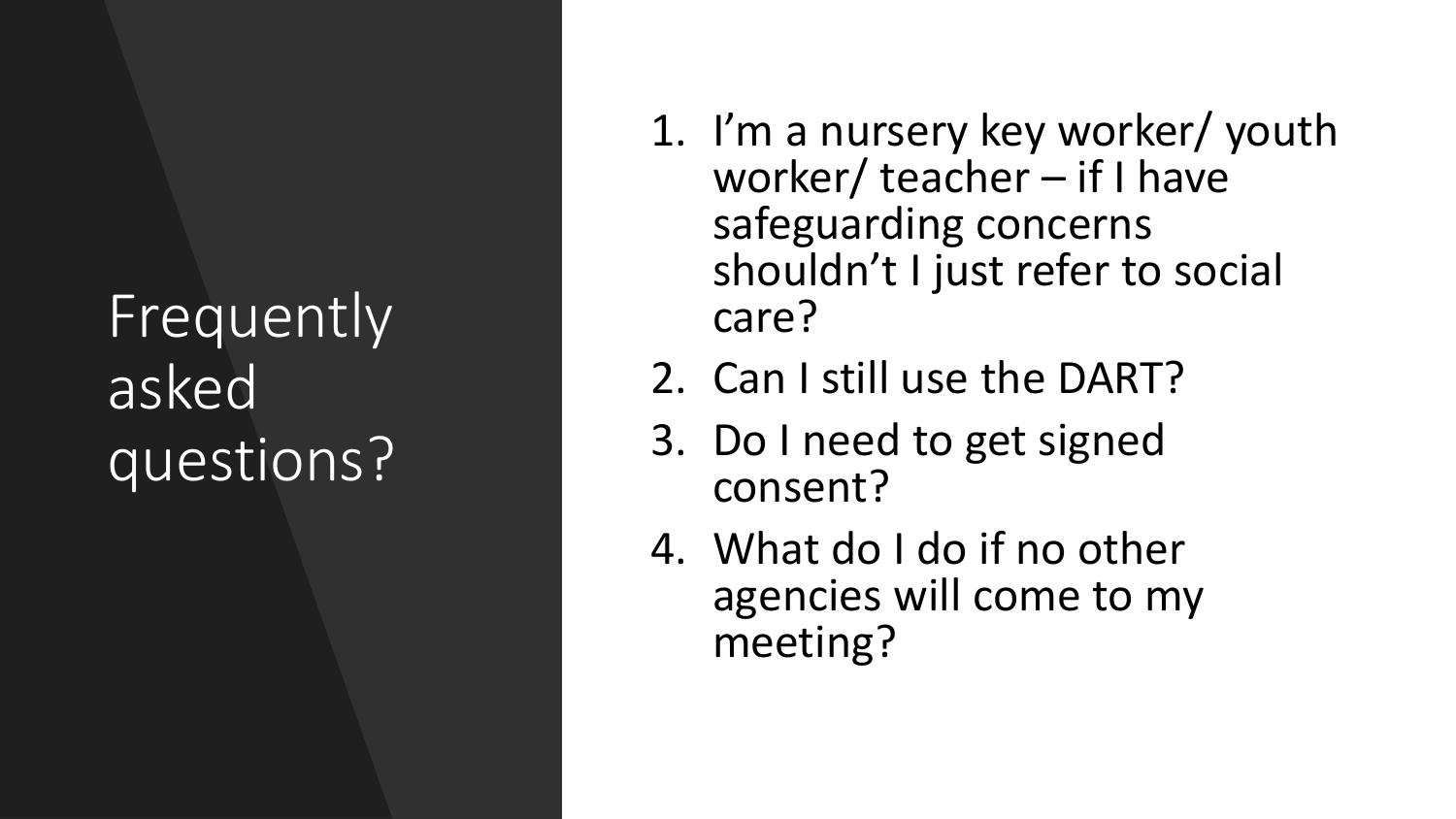### Next steps

### Update on DART

## Children's Portal

# Further training

### Multi Agency Forums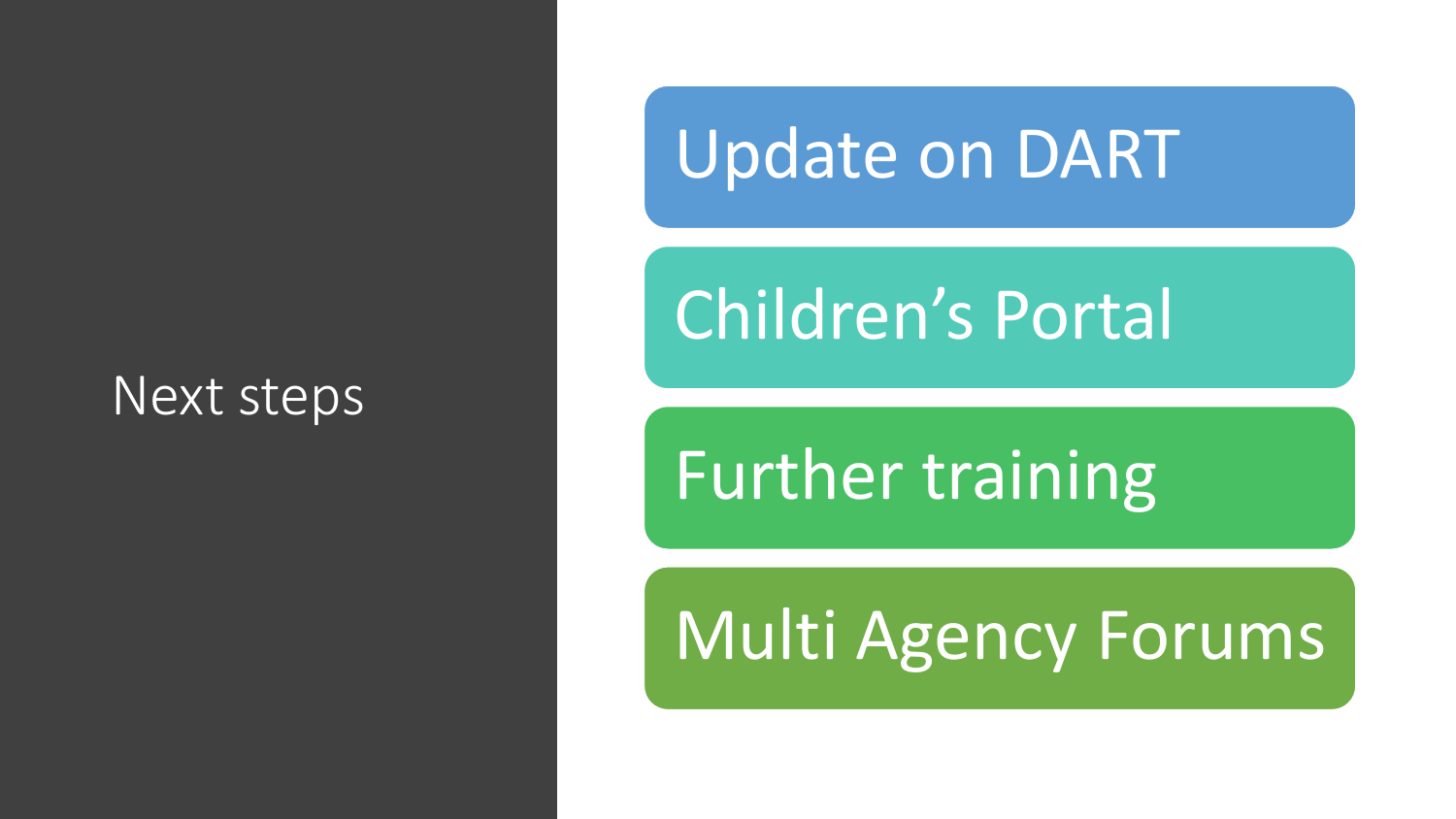